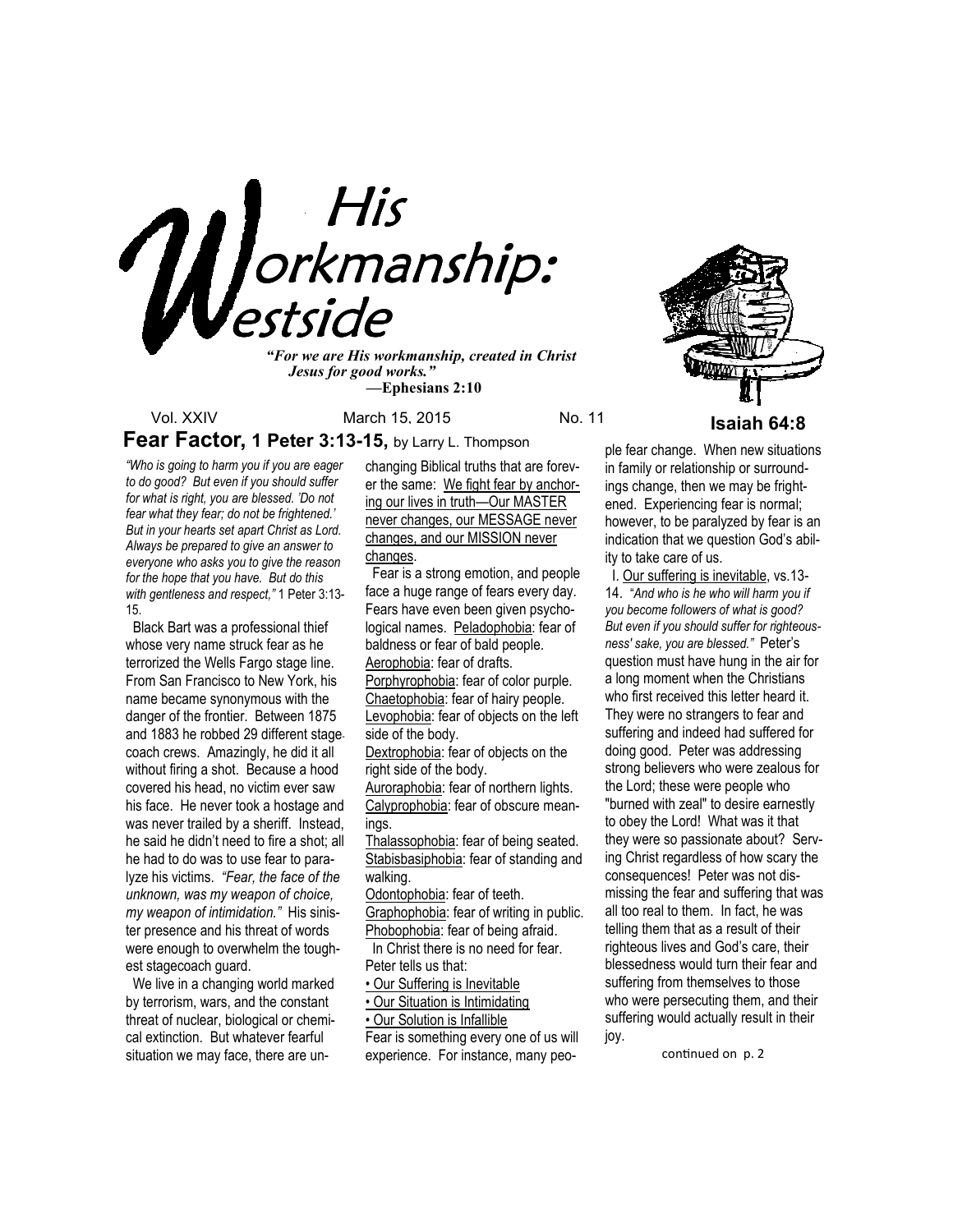# **"The fear of man brings a snare, but whoever trusts in the LORD shall be safe***,***" —Proverbs 29:25** *continued from p. 1*

 Someone asked C.S. Lewis, "Why do the righteous suffer?" "Why not?" he replied. "They're the only ones who should be able to take it." There is something about facing our fears that allows our faith, if it a genuine faith, to shine! What good is our faith if it's never tested? The trying of our faith is more precious than gold, Peter had said in 1:7. Greatness often lies hidden beneath an easy or comfortable life, only to emerge when we are forced to face our fears in Christ. Suffering and failure tear at our hearts and sap our strength. We may grow weary, afraid of the future, and discouraged because of suffering, suffering we may believe is undeserved and unwelcome. Could it be that while we see suffering as our enemy, God wants to use our fears and pain as a friend? As a friend who will take us by the hand and heart and show us the depths of God's sufficiency? *"Who is going to harm you if you are zealous to do good? But even if you should endure pain for what is right, you are blessed."*  Friends, suffering is inevitable. Face it in the strength of the Lord! Be passionate about your faith, desire God fervently.

 The believer who suffers persecution will be blessed by God. How can a person who is suffering persecution be blessed? If we focus our minds and lives upon the things of this world, we can be stricken in a heartbeat! We can suffer a stroke, have an accident, go through bankruptcy, lose everything we have through an economic slump or stock market crash. A person of the world can suffer such a crushing blow that fear destroys him and leaves him hopeless and helpless in life; but that is not the case of a true believer. The mind and life of the true believer is focused upon Jesus Christ; therefore,

no matter what he fears or suffers, he still has his most cherished possession—Jesus Christ, the very Son of God. He knows that Jesus Christ is going to look after him, protect him from his fears and sufferings, and take care of him—that Christ, by authority of His word, will ultimately work everything out for good. The Christian who possesses Christ and all the promises of Christ will live in victory over fear. Consider a partial list of God's promises to us in the face of our worst fears: • *God will work all things out for good*,

Rm 8:28. • *God will provide all the necessities of* 

*life,* Mt 6:33.

• *God will give us His glory in the face of insults*, 1 Pet 4:14.

• *The life of Christ is best manifested through us in fear and suffering*, 2 Cor 4:11.

• *God provides great rewards for those who stand in fear and suffering*, Mt 5:11-12.

• *God will preserve us and take us to heaven as we stand in Him against our fears and sufferings*, 2 Tim 4:8.

 When we stand against our fears and stand firm in our suffering, God has already blessed us with His promises and His word is true. Nancy Phy was diagnosed with cancer in her sinus cavity, and half her face was removed. She made four resolutions and faithfully kept them: 1) I will never complain; 2) I will keep the witness of Christ strong in my life; 3) I will count my blessings; 4) I will use this suffering to bring those I love to Christ. While her suffering was inevitable, her fears were not because of her victory in Christ. II. Our situation is intimidating, v.14. *"Do not fear what they fear; do not be frightened."* The Greek word *phobeo*

means to frighten, to be alarmed; to be in awe of, exceedingly fearful. Peter was literally saying, "Do not be intimidated by fear that is attempting to destroy you." What do Christians fear about being a Christian? We fear many things as it relates to this world's perception of us. We fear that they will think we are fanatics, that they won't see us as regular people. We fear being misunderstood, that they will conclude that we think we are better than they are. We should never underestimate the fear that resides in our need to be accepted!

 Peter instructed us not to be afraid to assert our love and passion for God! It is worth the risk of being misunderstood to be a person of faith! What it comes down to is this: Am I willing to allow the Lord to direct my life, shape my ethics, and control my conduct, even if it puts me at odds with the culture in which I live? The Christian who lives a godly life is going to face rejection and intimidation in a culture that embraces a philosophy that says, *"There are no moral absolutes and all truth is subjective!"* In such a culture God's word charges us, *"Do not fear what they fear; do not be frightened."* 

 The phrase "Fear not" or "Be not afraid" is found 365 times in the word of God! That's one for every day of the year! An AA slogan is "Fear is False Evidence Appearing Real!" We often run from the imaginary. There are legitimate fears, fears that cause us to be cautious. Legitimate fear can save us heartache. Jesus said we should fear God: *"do not fear those who kill the body but cannot kill the soul. But rather fear Him who is able to destroy both soul*  continued on p. 3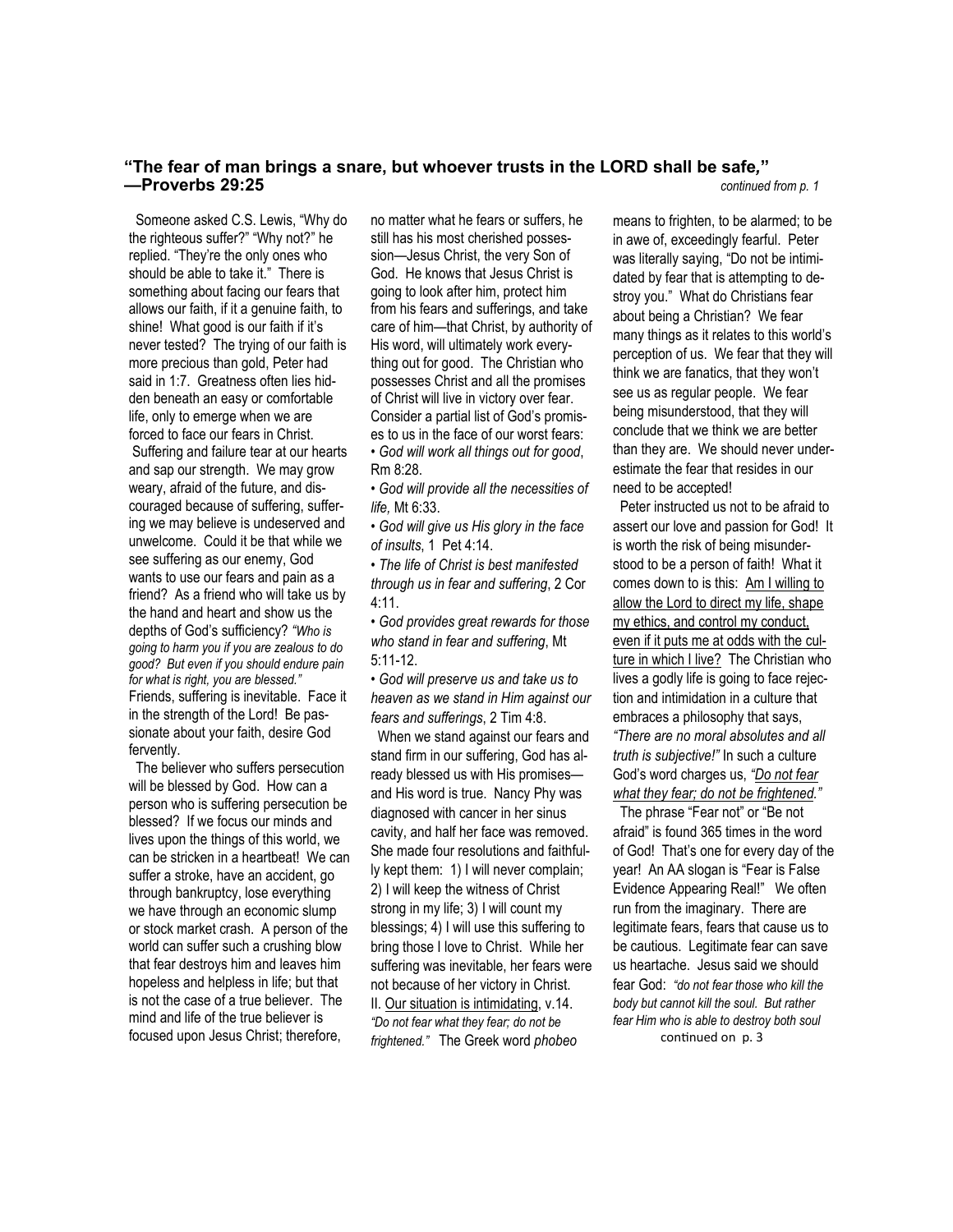

**in 2015** "Create in me a clean heart, O God, and renew a steadfast spirit within me." —Ps 51:10

**Fear Factor***, from p. 2 and body in hell,"* Mt 10:28. God Himself is called and named "Fear," *pachad*, or "dread; alarm, terror" in Gen 31:42, 53. His awesome power must be respected by any rational person. But Peter wants us not to be afraid to live for Jesus and instead to let His life dominate ours. Some wrongly conclude that such devotion will eradicate our individuality. On the contrary, we become the true "person" that God destined us to be when we die to self and let Christ live in us, Gal 2:20; Mt 16:24. *"Do not fear what they fear; do not be frightened."* How is that possible? Is there an antidote for spiritual fear? Yes!

III. Our solution is infallible, vs.14-15. *"But sanctify the Lord God in your hearts, and always be ready to give a defense to everyone who asks you a reason for the hope that is in you, with meekness and fear."* The solution for fear is infallible, without error, if we *"set apart Christ as Lord."* Faith always drives out fear.

 A. Spirit-Filled Dedication. *"Sanctify the Lord God in your hearts."* Believers must make Christ Lord—*kurios*: supreme in authority, controller; God, Lord, master. We recognize Jesus Christ as Lord, the ruler of our lives. Peter in no uncertain terms challenged all believers to give first place to Jesus in obedience. We have no need to fear when Christ is in His proper place in our lives. However, what sounds easy appears to be our

# Discipleship Here At Home

greatest problem. In 1999 a Gallup poll showed that 78% of Americans expect to go to heaven when they die. But fewer than 30% ever pray, read the Bible, or attend church (worship together) on a regular basis. And Christians wonder why they are filled with fear. They are not building their faith! The choice we will make every day is our response to this command: *"Did you set apart Christ as Lord in your heart?"* A.W. Tozer said: *"People who have 'set apart Christ as Lord' have three distinct marks: 1. They are facing only one direction; 2. They never turn back in the face of fear; 3. They no longer have plans of their own."*  The Spirit-filled Christian can say no to fear. Corrie Ten Boom said, "*In my times of fear I don't wrestle, I nestle!"* She drew so close to the Lord and Master of her life that she felt His constant shelter and protection. The Biblical solution to fear is first Spirit-filled dedication. B. Scripture Based Education. *"Always be prepared to give an answer..."* Listen! The Spirit-filled life prepares us for education, but does not educate us; we must apply our hearts and minds to His word under the Lordship of Christ. Look carefully at the word *answer*. The Greek word is *apologia*, to make a plea or defense; to give an answer for clearing of self, to make a rational argument. It is where get our word 'apologetics.' Why must we know the Word and have a scripture-based education? Because Satan is a liar and will attempt to use fear to overwhelm us with his lies. It is the Spirit-filled Christian who is filled with scripture—the knowledge of scripture that is able to stand against the schemes of the devil, Eph. 6:11-18.

 'Sunday only Christians' will not be equipped to defeat their fears! The Christianity Café is never going to fill the life of the believer with the power

## continued on p. 4

#### **PRAY FOR healing, protection, help** \*

\***Nell Free**—rehab recovery for broken hip last wk; Arvada Care & Rehab, 6121 W. 60th Ave, Arvada 80003, rm 7, bed A

\* **Ed Fink**—prostate cancer; treatment for brain tumors \***Pat Wilkes**—surgery recovery for torn shoulder tendon

**Psalm 133:1**  150 Spring St, Morrison 80465, 720-550-4695 \***Bill Dennis**—moved to Bear Creek Rehab Ctr, following infected knee drainage; pseudo-gout **Sandra Perry**—possible kidney failure, may need dialysis or transplant; heart valve issues recently diagnosed; neuropathy from diabetes \***Kaylee Chavez**—age 10, at St. Jude's in Memphis for brain cancer treatment; donate at www.youcaring.com, type her name at top **Judy Strand—to schedule heart valve surgery;** hep C; approved for liver transplant \* **Chris Bennett**, former member—all tools for biz stolen; recovering from fall, fractured pelvis \* **Buford Wrather**, **Cheryl Reames's** dad—stroke, complicated by Parkinson's; in CO Springs \***Sylvia Chapman, Brett**'s grandmother third stage pancreatic cancer; chemo \***Judy Sartin**—cold; rotator cuff injury; spinal stenosis; arthritis

**Brittany Tope**'s mother—breast cancer in spine; pain in broken ribs which tumor has injured; grandmother—on dialysis

\***Kim Howell**'s niece **Tonya Robison**—delivered 32-week, 2 lb, 5 oz **Malachi Taylor Robison** 2 wks ago; in NICU in Louisville, KY, at least a month

\* **Patty Barber**, friend of Sandra Perry—hematoma \***Kenny Boyd**'s coworker **Kim Phillips**—asks our prayers for heart problems

\* **Rick Robbins**, friend of Howells—brain surgery

*+#+#+#+#+#+#+*  **CHRONIC CONDITIONS Logan Corray; Addison Tope; Christian Harrod; Rocco Jr; Tim Huelsman**—asthma **Nell Free—**pacemaker, heart; back pain **Autumn Hadders—**epilepsy; celiac disease **Jonathan Hadders**—RA **Danielle Huelsman**—vertigo, CV syndrome **Hannah Huelsman**—polycythemia, thickening of blood; heart murmur, acid reflux, chest pain **Kirk Johnson—**MS **Menards—**aging; **Lloyd**, diabetes, weak; **Virginia,** macular degeneration; high BP **Cheryl Reames**—diverticulitis; fibromyalgia **Lynda Szymanski**—COPD, lung weakness *Travel* **Patricia Ward** in San Diego this week; **Finks** out of town**; Pat Campbell** in AR with her dad; **Campbells** to IL Thurs-Sun *New Baby* **Amy** and **Andy Vanderkooi** have a new baby girl, **Tavyn**, born Tues